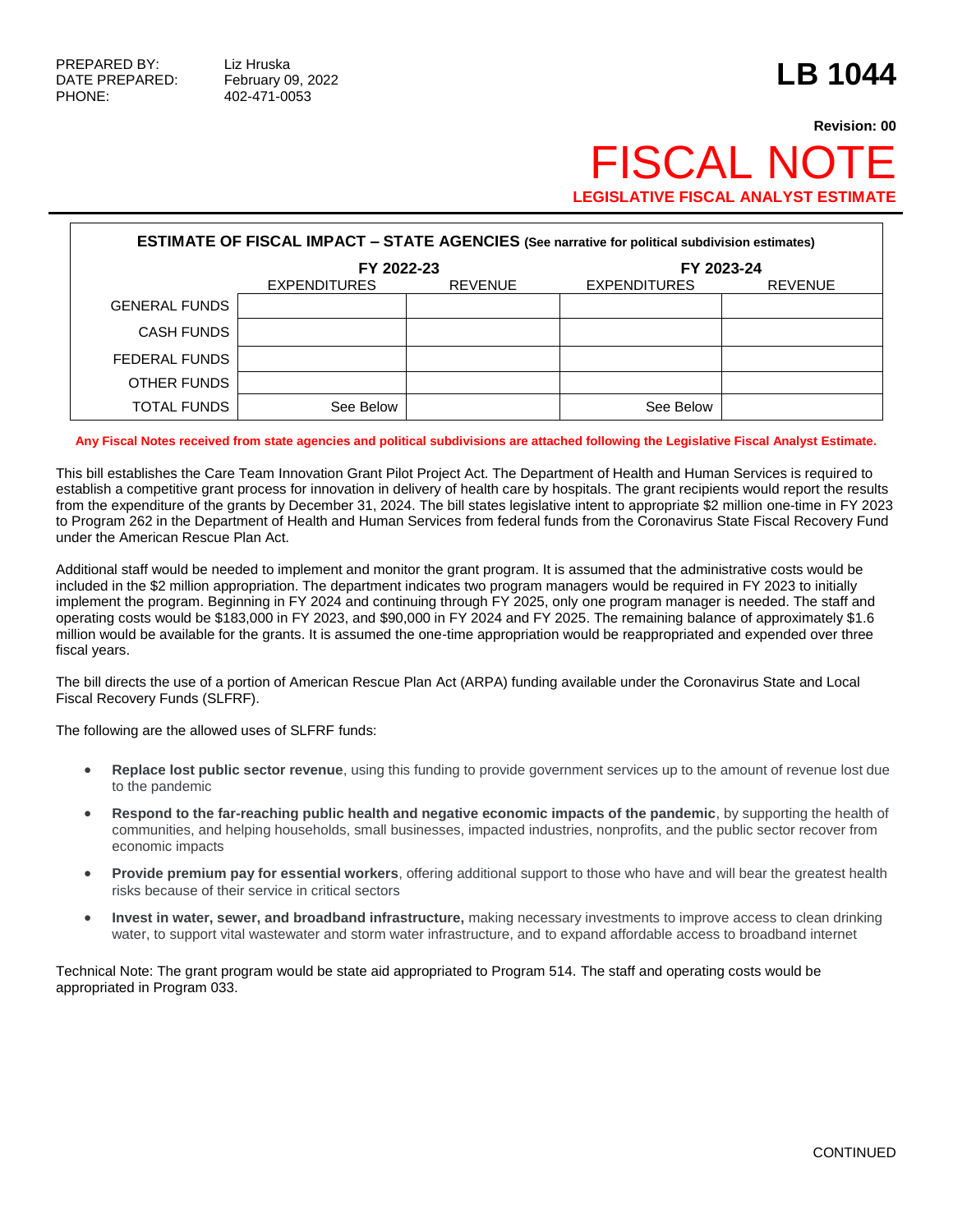obligation.

LB: 1044 AM: AGENCY/POLT. SUB: Nebraska Department of Health and Human Services REVIEWED BY: Ann Linneman DATE: 2-9-2022 PHONE: (402) 471-4180 COMMENTS: No basis to disagree with the Nebraska Department of Health and Human Services' assessment of fiscal impact. Grants should not be awarded under the general administration program for the agency. The maximum funding available under the federal Coronavirus State Fiscal Recovery Fund is \$1.04 billion, of which only \$520 million is currently available. Appropriation of these funds must be balanced in aggregate in order to avoid over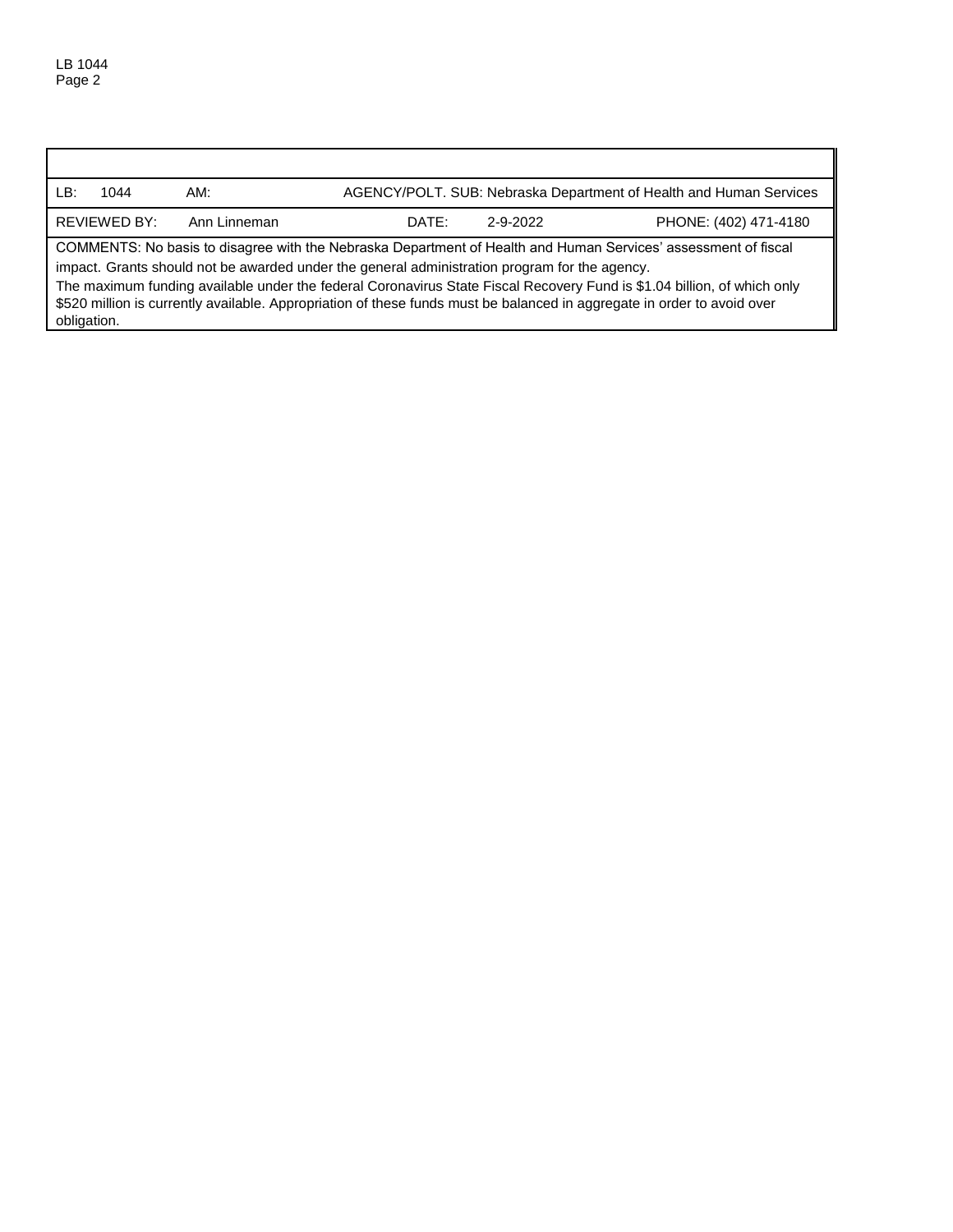**LB**(1) **1044 FISCAL NOTE 2022**

## **ESTIMATE PROVIDED BY STATE AGENCY OR POLITICAL SUBDIVISION** State Agency or Political Subdivision Name:(2) Department of Health and Human Services Prepared by: (3) John Meals Date Prepared 2-8-2022 Phone: (5) 471-6719 **FY 2022-2023 FY 2023-2024** EXPENDITURES REVENUE EXPENDITURES REVENUE **GENERAL FUNDS CASH FUNDS FEDERAL FUNDS** \$2,000,000 \$0 \$0 \$0 \$0 \$0 \$0 **OTHER FUNDS TOTAL FUNDS** \$2,000,000 \$0 \$0 \$0 \$0 \$0 \$0

Return by date specified or 72 hours prior to public hearing, whichever is earlier.

Explanation of Estimate:

LB 1044 creates the Care Team Innovation Grant Pilot Project Act to be administered by the Department of Health and Human Services (DHHS). DHHS would develop and manage the grant program designed to encourage health care facilities to develop new models of health care delivery for the future. LB 1044 appropriates \$2,000,000 for FY 2022-2023 from the Coronavirus State and Local Recovery Program (SLFRP) funds allocated to Nebraska under the American Rescue Plan Act (ARPA).

This fiscal note assumes that program administrative costs are included in the appropriated amount. However, appropriations for administrative expenses must be made under Program 033 – Administration. Administrative costs would require at least 2.0 FTE DHHS Program Manager II personnel to design, implement and monitor the grant program for Fiscal Year 2022-2023 and at least 1.0 FTE DHHS Program Manager II for Fiscal Year 2023-2024 and FY2024-2025. It is expected that the pilot project would be completed by December 31, 2024 with project closeout and reporting completed by June 30, 2025. Continued collaboration and monitoring would be required to confirm that Federal reporting and closeout requirements per SLFRP and ARPA rules are met. The amount of funding available for grants will be reduced by the total administrative costs.

The annual estimated costs for program administration is as follows:

| Position                               | FY 22-23  | FY 23-24  | FY24-25   |
|----------------------------------------|-----------|-----------|-----------|
| DHHS Program Manager II -              |           |           |           |
| 2.0 FTE @ \$30.105 hour                | \$125,237 |           |           |
|                                        |           |           |           |
| DHHS Program Manager II -              |           |           |           |
| 1.0 FTE @ \$30.105 hour                |           | \$62,618  | \$62,618  |
|                                        |           |           |           |
| <b>Employer Paid Benefits</b>          | \$42,869  | \$21,434  | \$21,434  |
| <b>Operations Costs</b>                | \$48,415  | \$24,207  | \$24,207  |
|                                        |           |           |           |
| <b>Total Estimated Personnel Costs</b> | \$216,521 | \$108,259 | \$108,259 |

As stated in LB 1044, the appropriated amount would be made under program 262 – Public Health Administration within the program 033 umbrella. The amounts for department administrative costs listed above are correct to be appropriated in program 033. However, because the pilot project grants are not department administrative costs, the grant amounts should be paid from Public Health Aid program 514.

| <b>MAJOR OBJECTS OF EXPENDITURE</b> |                       |           |                     |                     |                     |  |
|-------------------------------------|-----------------------|-----------|---------------------|---------------------|---------------------|--|
| PERSONAL SERVICES:                  |                       |           |                     |                     |                     |  |
|                                     |                       |           | NUMBER OF POSITIONS | 2022-2023           | 2023-2024           |  |
|                                     | <b>POSITION TITLE</b> | $22 - 23$ | 23-24               | <b>EXPENDITURES</b> | <b>EXPENDITURES</b> |  |